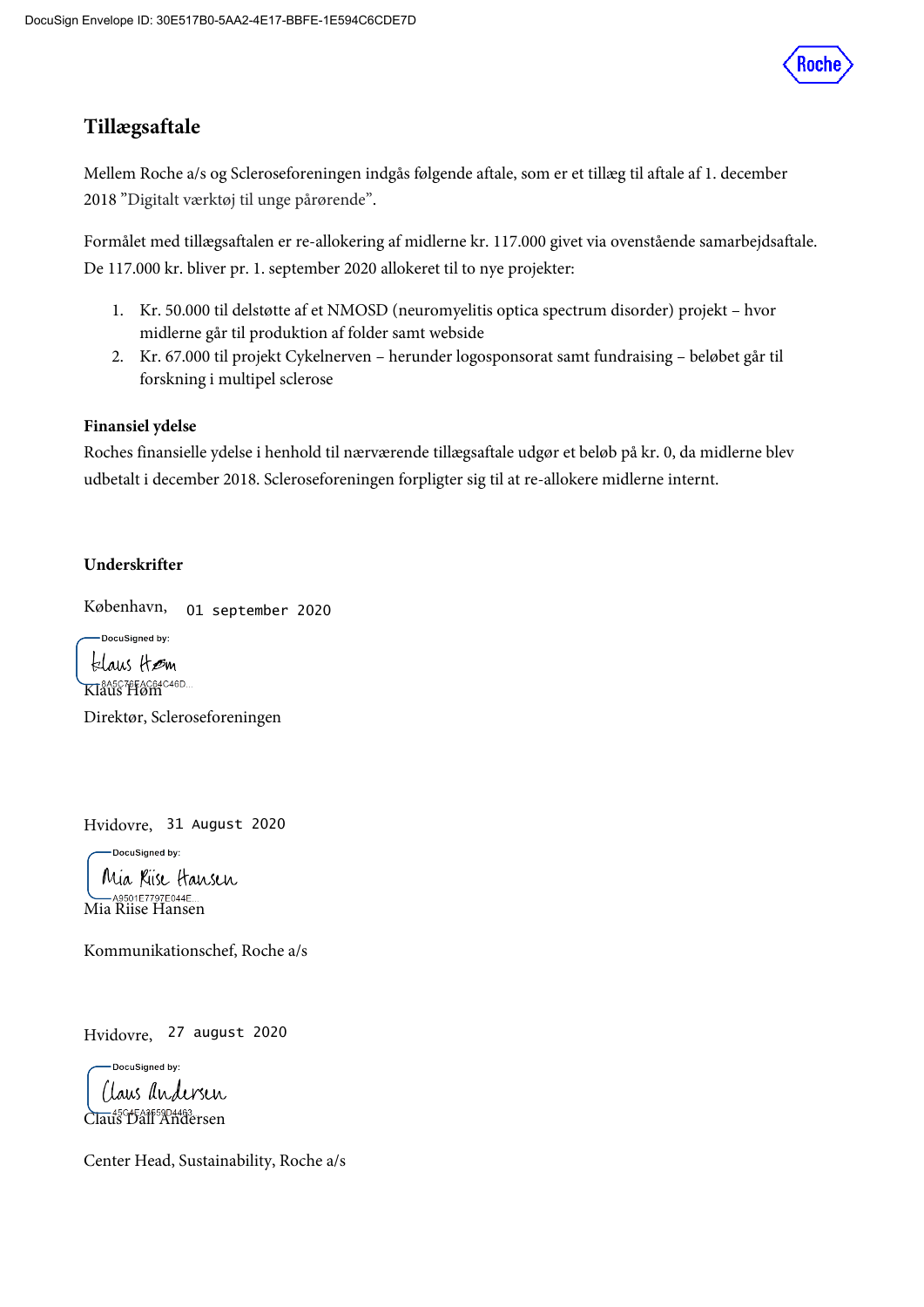

#### **Certificate Of Completion**

Envelope Id: 30E517B05AA24E17BBFE1E594C6CDE7D Status: Completed Subject: Please DocuSign: 20200827\_Tillægsaftale\_reallokering af midler fra projekt Digitalt værktøj til... Source Envelope: Document Pages: 1 Signatures: 3 Envelope Originator: Certificate Pages: 4 **Initials: 0** Initials: 0 **Annette Svanemose Annette Svanemose** AutoNav: Enabled EnvelopeId Stamping: Enabled Time Zone: (UTC+01:00) Amsterdam, Berlin, Bern, Rome, Stockholm, Vienna

#### **Record Tracking**

Status: Original 8/27/2020 12:02:08 PM

cuSianed by:

Holder: Annette Svanemose

annette.svanemose@roche.com

Grenzacherstrasse 124 Basel, Basel-Stadt 4070 annette.svanemose@roche.com IP Address: 90.185.96.78

Location: DocuSign

#### **Signer Events Signature Timestamp** Claus Andersen Sent: 8/27/2020 12:04:39 PM Claus andersen claus.andersen@roche.com Viewed: 8/27/2020 12:37:22 PM 45C4FA3559D4463 Security Level: Email, Account Authentication Signed: 8/27/2020 12:37:34 PM (None) Signature Adoption: Pre-selected Style **Signature Provider Details:**  Using IP Address: 196.3.50.248 Signature Type: DS Electronic Signed using mobile **Electronic Record and Signature Disclosure:**  Accepted: 8/27/2020 12:37:22 PM ID: 5b6d6b15-e580-4f3a-a6fc-3c7496c893ce Company Name: F.Hoffmann-La Roche Ltd -BankID - Sub account **DocuSianed by:** Mia Riise Hansen Sent: 8/27/2020 12:37:47 PM Mia Kiise Hansen mia\_riise.hansen@roche.com Viewed: 8/31/2020 8:24:47 PM A9501F7797F044F Security Level: Email, Account Authentication Signed: 8/31/2020 8:25:14 PM (None) Signature Adoption: Pre-selected Style **Signature Provider Details:**  Using IP Address: 80.197.248.3 Signature Type: DS Electronic **Electronic Record and Signature Disclosure:**  Accepted: 8/31/2020 8:24:47 PM ID: f0d7ca1c-70ab-4632-b816-31c7874a1107 Company Name: F.Hoffmann-La Roche Ltd -BankID - Sub account -DocuSigned by: Sent: 8/31/2020 8:25:28 PM Klaus Høm klaus Høm Viewed: 9/1/2020 10:04:15 AM kho@scleroseforeningen.dk 8A5C76EAC64C46D... Security Level: Email, Account Authentication Signed: 9/1/2020 10:04:30 AM (None) Signature Adoption: Pre-selected Style **Signature Provider Details:**  Using IP Address: 80.160.68.134 Signature Type: DS Electronic **Electronic Record and Signature Disclosure:**  Accepted: 9/1/2020 10:04:15 AM ID: 6cc27767-43f8-4293-835f-40215ff2512b Company Name: F.Hoffmann-La Roche Ltd -BankID - Sub account **In Person Signer Events Signature Construction Signature Timestamp Editor Delivery Events Status Timestamp Agent Delivery Events Status Timestamp**

**Intermediary Delivery Events Status Status Timestamp**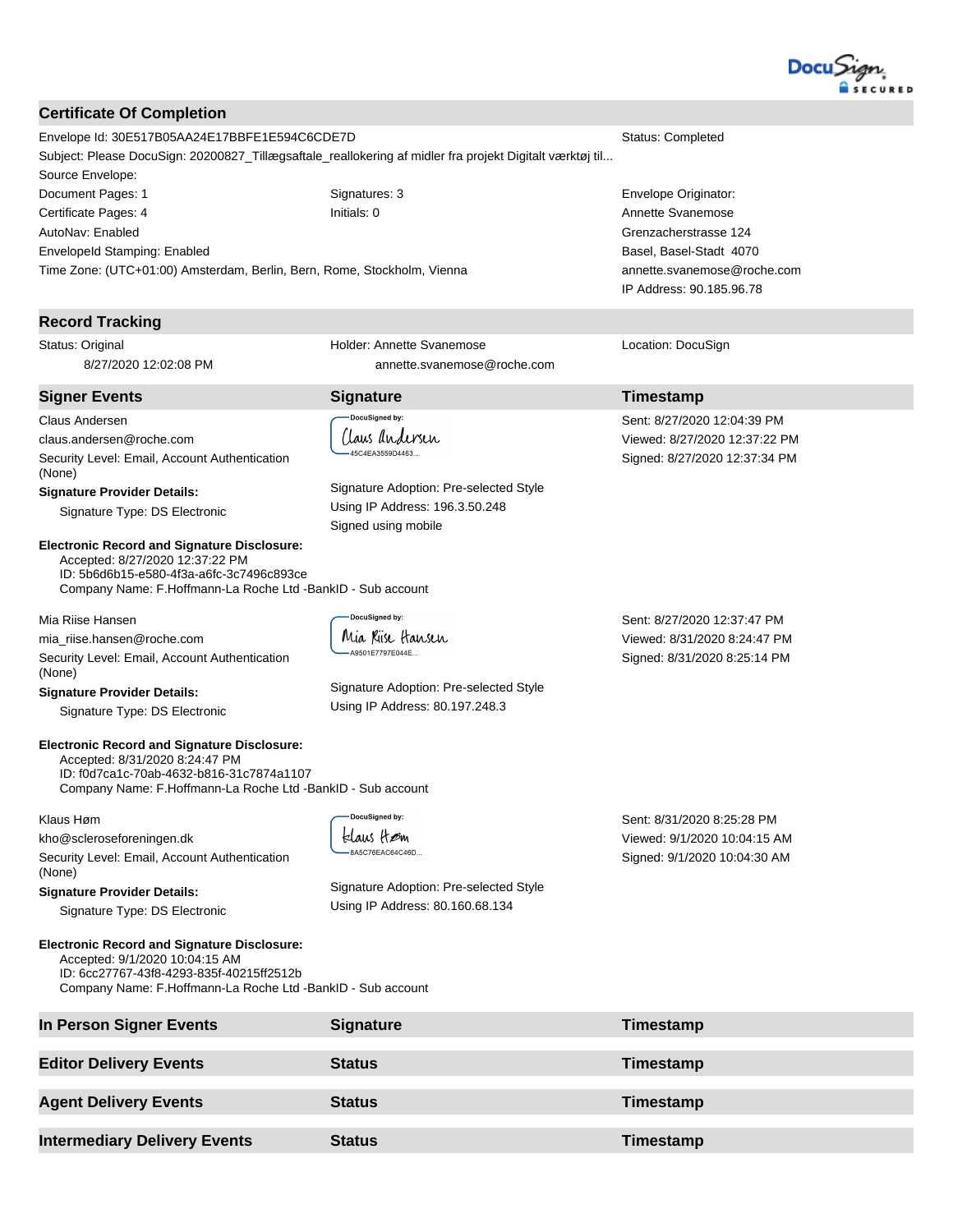| <b>Certified Delivery Events</b>                                              | <b>Status</b>                                                          | Timestamp                                                            |
|-------------------------------------------------------------------------------|------------------------------------------------------------------------|----------------------------------------------------------------------|
| <b>Carbon Copy Events</b>                                                     | <b>Status</b>                                                          | Timestamp                                                            |
| <b>Witness Events</b>                                                         | <b>Signature</b>                                                       | Timestamp                                                            |
| <b>Notary Events</b>                                                          | <b>Signature</b>                                                       | Timestamp                                                            |
| <b>Envelope Summary Events</b>                                                | <b>Status</b>                                                          | <b>Timestamps</b>                                                    |
|                                                                               |                                                                        |                                                                      |
| <b>Envelope Sent</b><br><b>Certified Delivered</b><br><b>Signing Complete</b> | Hashed/Encrypted<br><b>Security Checked</b><br><b>Security Checked</b> | 8/31/2020 8:25:29 PM<br>9/1/2020 10:04:15 AM<br>9/1/2020 10:04:30 AM |
| Completed<br><b>Payment Events</b>                                            | Security Checked<br><b>Status</b>                                      | 9/1/2020 10:04:30 AM<br><b>Timestamps</b>                            |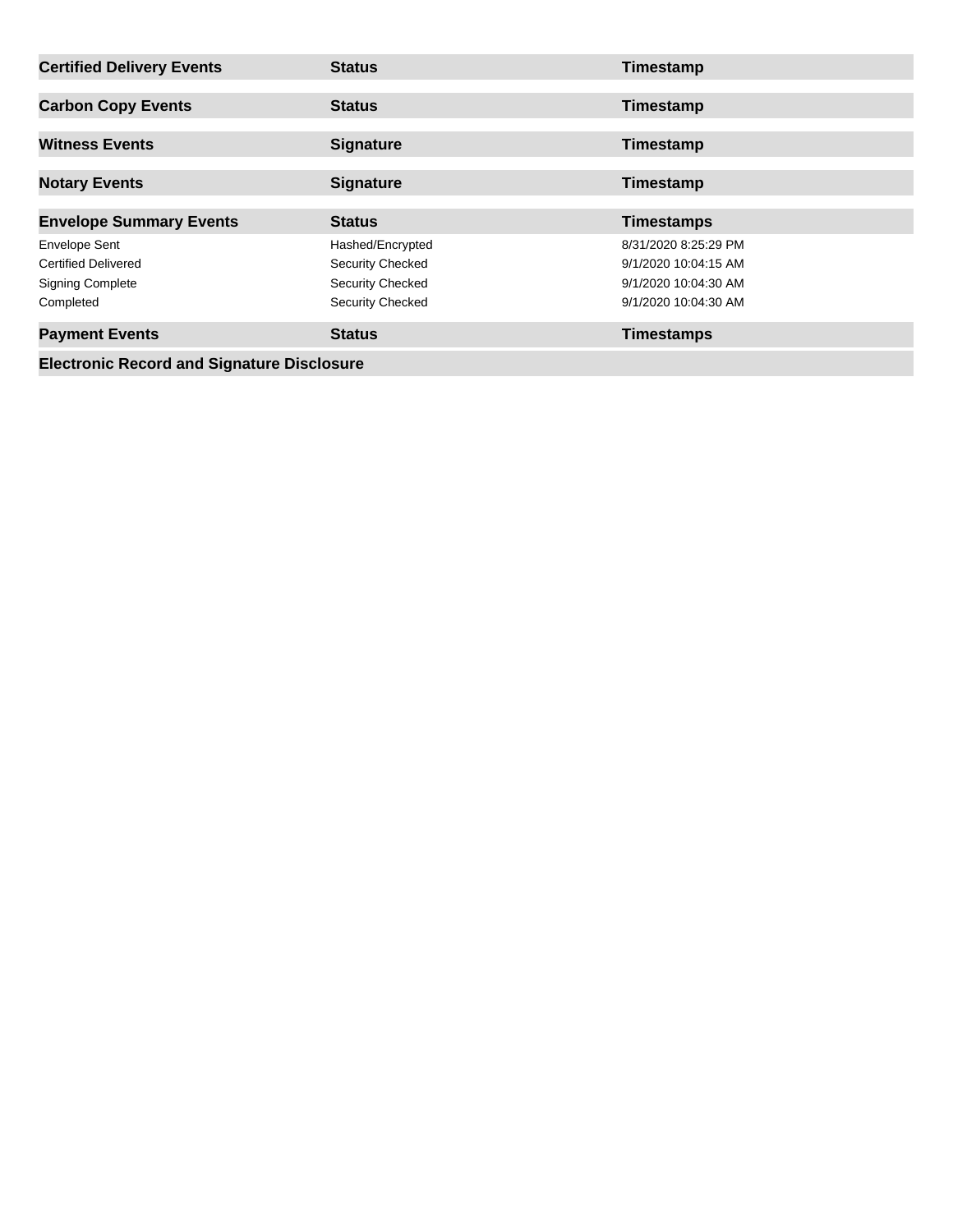# **Guidelines for the use of the DocuSign electronic signing system within F. Hoffmann-La Roche and companies of the Roche Group**

### **LEGAL DISCLOSURE**

By placing my electronic signature on this document, I expressly consent to use and rely on Electronic and Digital Signatures and I understand my signature will have the same binding effect as if I was providing a handwritten signature.

I also confirm the email address that I am using as a valid one to be notified and identified electronically, for example through the DocuSign System, and/or to identify me as the signer of the document. I should inform Roche in the case that the email address changes.

#### **CONSUMER DISCLOSURE**

From time to time, F. Hoffmann-La Roche and companies of the Roche Group (hereinafter referred to as we, us or Company) may be required by law to provide to you certain written notices or disclosures. Described below are the terms and conditions for providing to you such notices and disclosures electronically through the DocuSign, Inc. (DocuSign) electronic signing system. Please read the information below carefully and thoroughly, and if you can access this information electronically to your satisfaction and agree to these terms and conditions, please confirm your consent by clicking the 'I agree' button at the bottom of this document.

#### **Consequences of changing your mind**

To indicate to us that you are changing your mind, you must withdraw your consent using the DocuSign 'Withdraw Consent' form on the signing page of a DocuSign envelope instead of signing it. This will indicate to us that you have withdrawn your consent to receive required notices and disclosures electronically from us and you will no longer be able to use the DocuSign system to receive required notices and consents electronically from us or to sign electronically documents from us.

#### **All notices and disclosures will be sent to you electronically**

Unless you tell us otherwise in accordance with the procedures described herein, we will provide electronically to you through the DocuSign system all required notices, disclosures, authorizations, acknowledgements, and other documents that are required to be provided or made available to you during the course of our relationship with you. To reduce the chance of you inadvertently not receiving any notice or disclosure, we prefer to provide all of the required notices and disclosures to you by the same method and to the same address that you have given us. If you do not agree with this process, please let us know as described below. Please also see the paragraph immediately above that describes the consequences of your electing not to receive delivery of the notices and disclosures electronically from us.

#### **How to contact us**

You may contact us to let us know of your changes as to how we may contact you electronically, to request certain information from us and to withdraw your prior consent to receive notices and disclosures electronically. To do so contact the sender of the envelope.

#### **To advise us of your new email address**